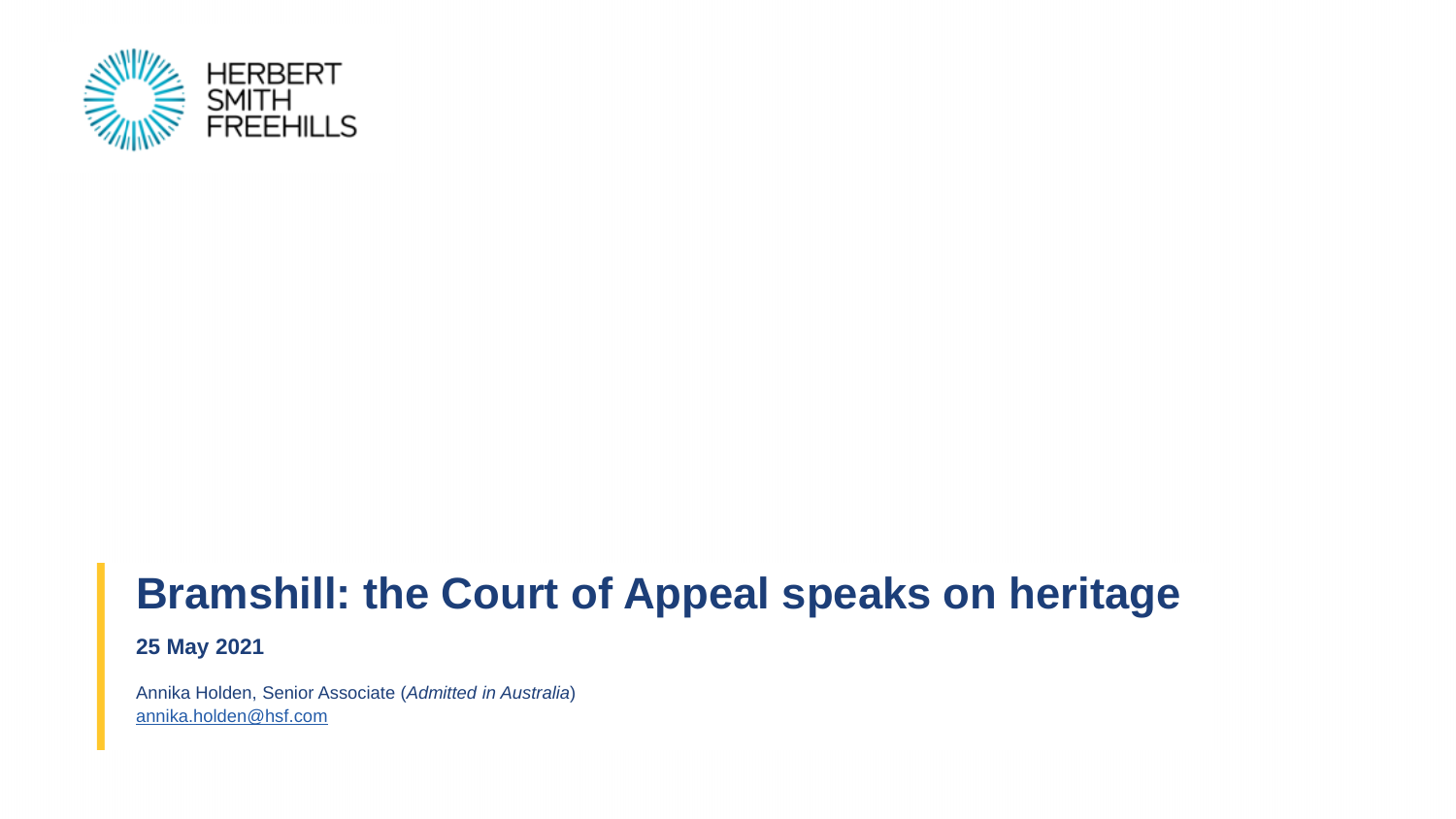#### **The section 66 test**

Section 66(1) of the Listed Buildings Act provides:

"66. (1) In considering whether to grant planning permission … for development which affects a listed building or its setting, the local planning authority or … the Secretary of State shall have special regard to the desirability of preserving the building or its setting or any features of special architectural or historic interest which it possesses."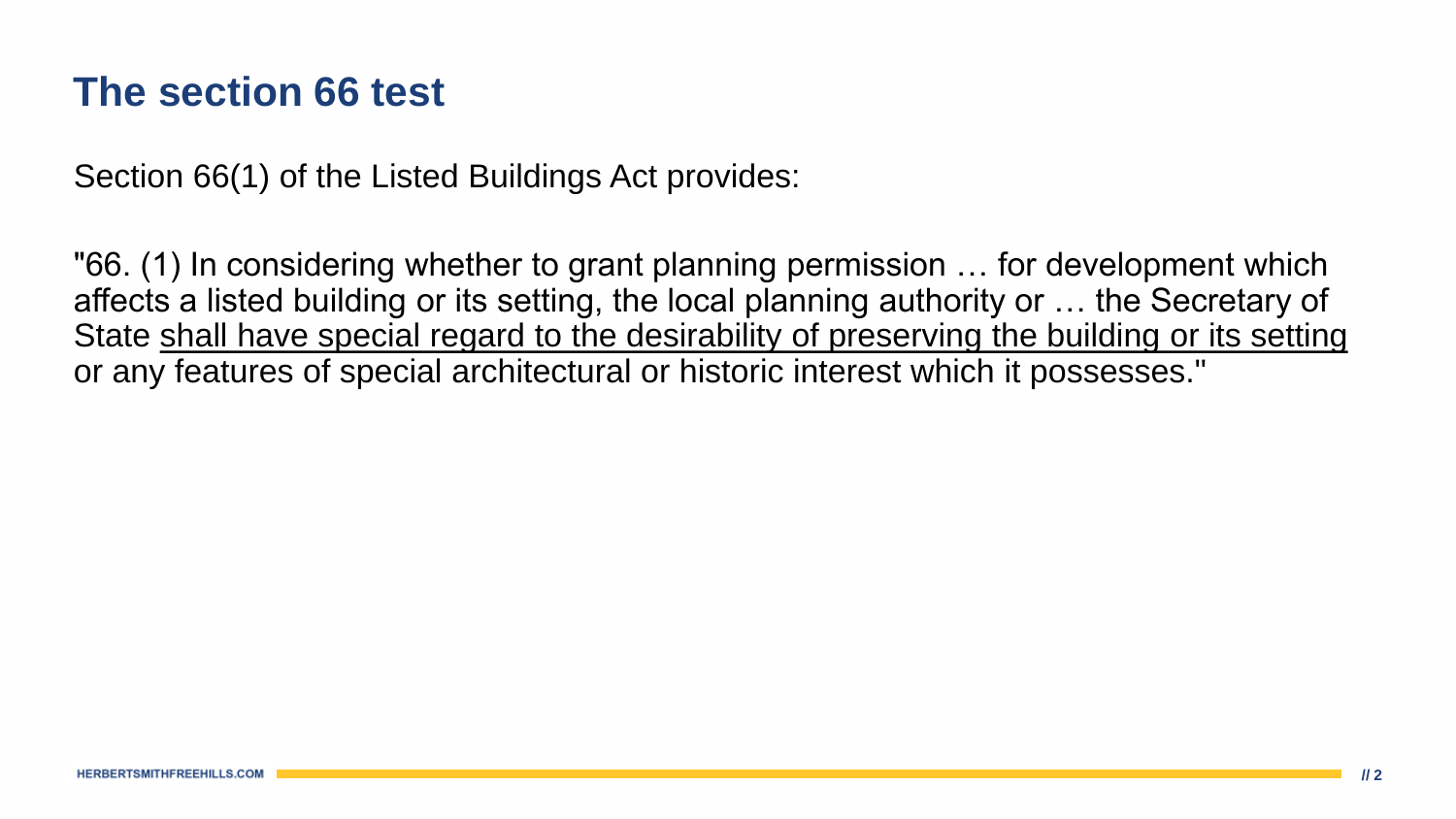"Local planning authorities should identify and assess the particular significance of any heritage asset that may be affected by a proposal (including by development affecting the setting of a heritage asset) taking account of the available evidence and any necessary expertise. They should take this into account when considering the impact of a proposal on a heritage asset, to avoid or minimise any conflict between the heritage asset's conservation and any aspect of the proposal."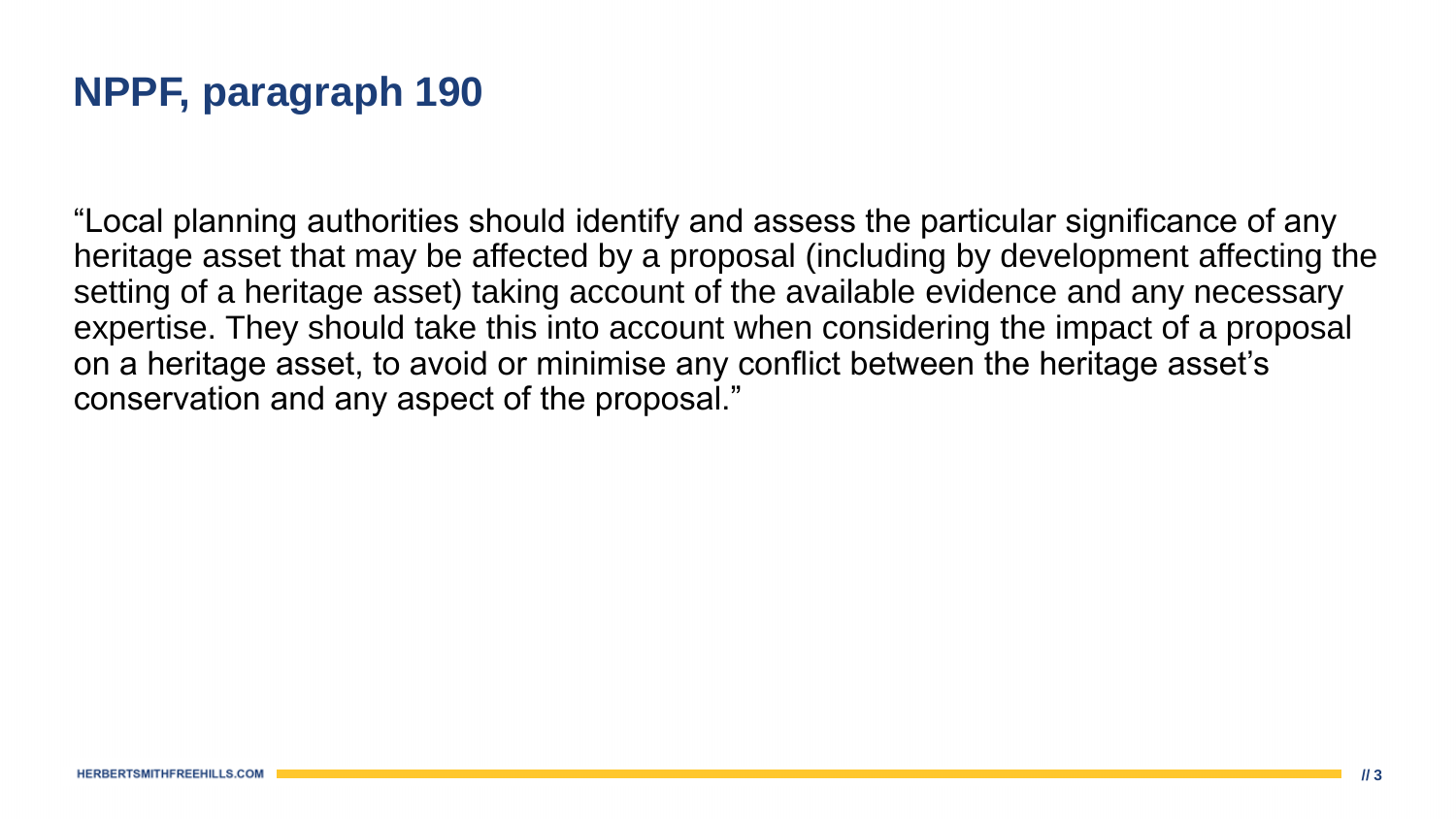"When considering the impact of a proposed development on the significance of a designated heritage asset, great weight should be given to the asset's conservation (and the more important the asset the greater the weight should be). This is irrespective of whether any potential harm amounts to substantial harm, total loss or less than substantial harm to its significance."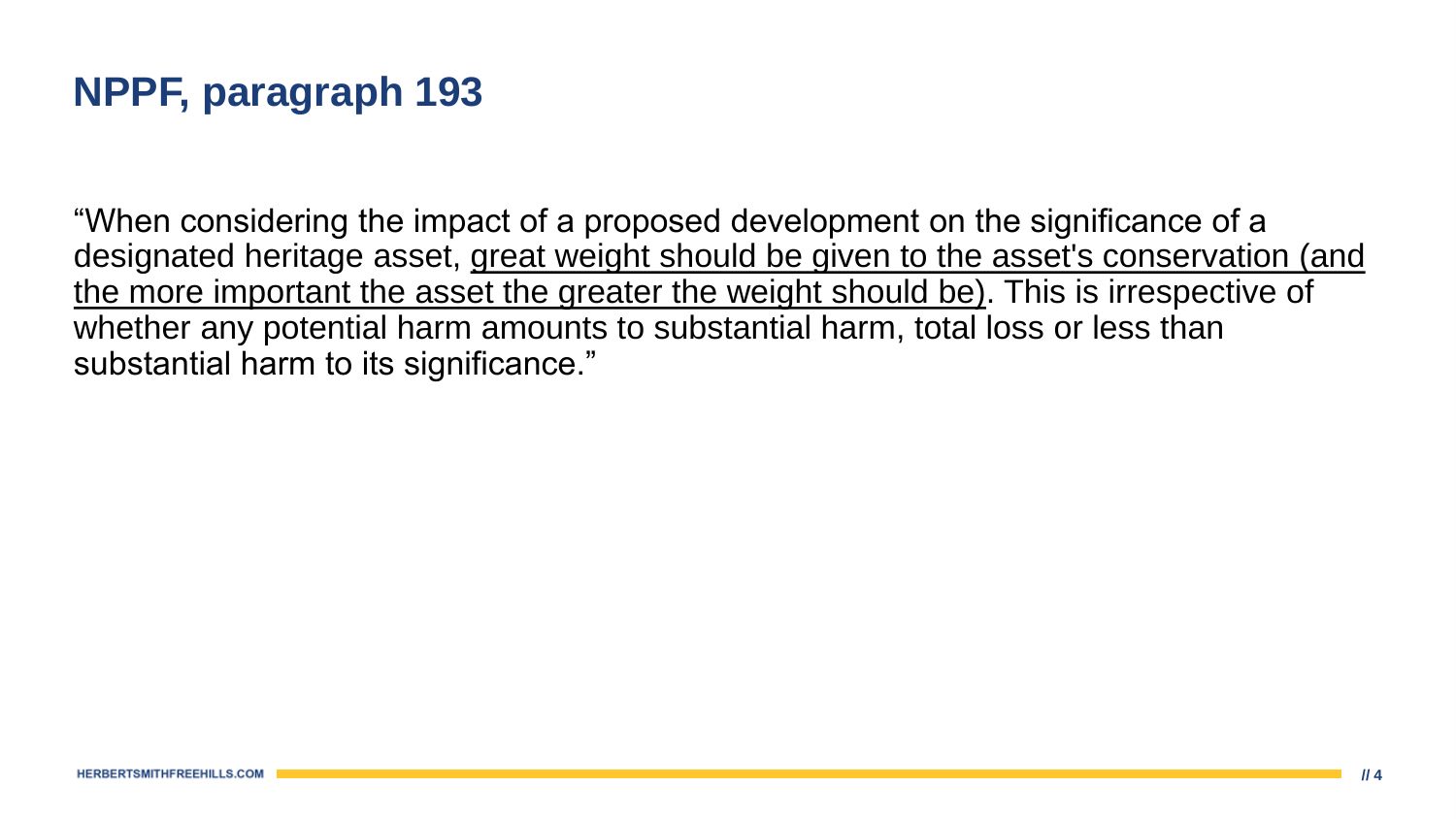"Any harm to, or loss of, the significance of a designated heritage asset (from its alteration or destruction, or from development within its setting), should require clear and convincing justification.

Substantial harm to or loss of:

- a) grade II listed buildings, or grade II registered parks or gardens, should be exceptional;
- b) assets of the highest significance, notably scheduled monuments, protected wreck sites, registered battlefields, grade I and II\* listed buildings, grade I and II\* registered parks and gardens, and World Heritage Sites, should be wholly exceptional."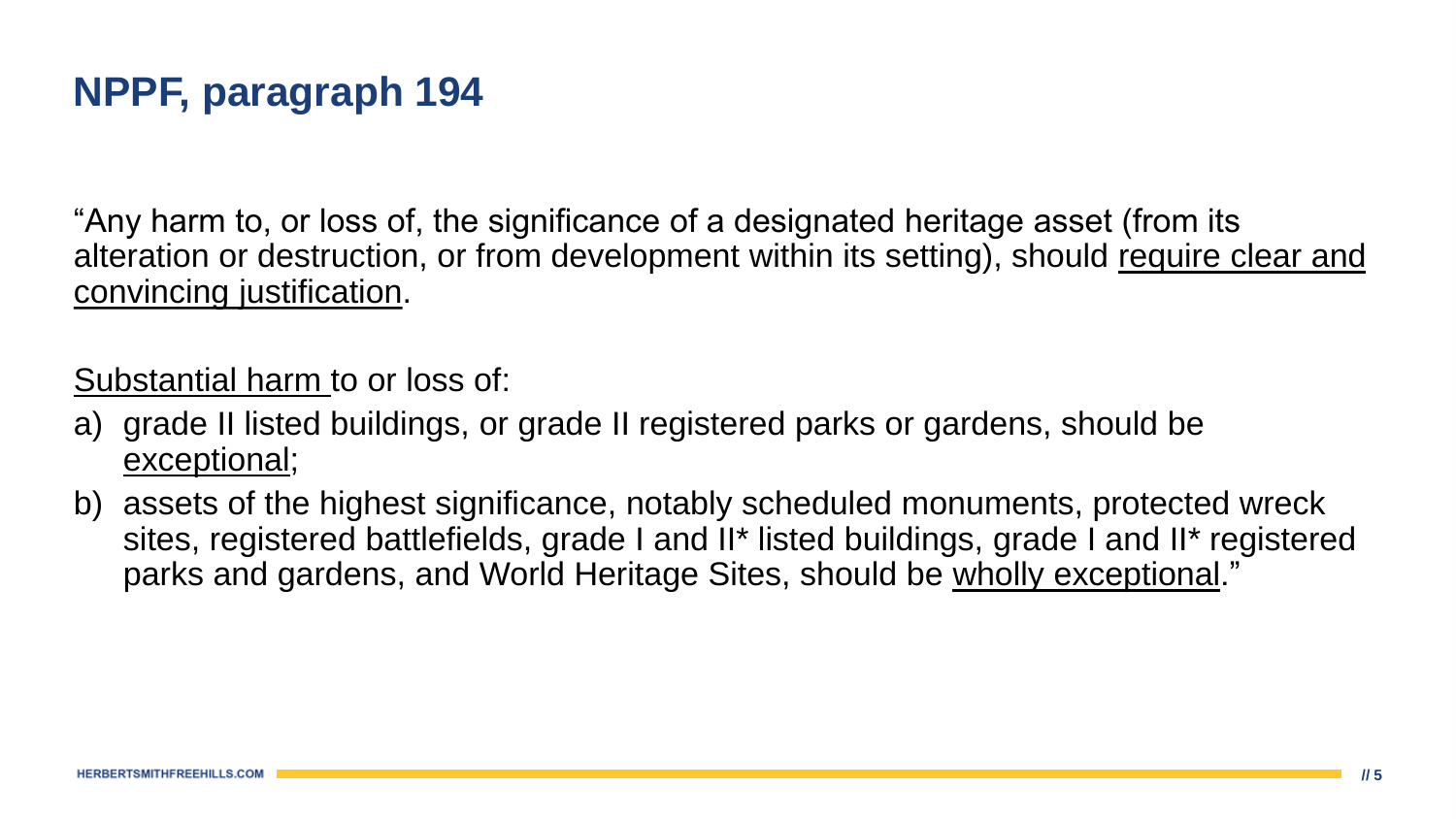"Where proposed development will lead to substantial harm to (or total loss of significance of) a designated heritage asset, local planning authorities should refuse consent, unless it can be demonstrated that:

- (1) the substantial harm or total loss is necessary to achieve substantial public benefits that outweigh that harm or loss, **or**
- (2) all of the following apply:
	- a) the nature of the heritage asset prevents all reasonable uses of the site; and
	- b) no viable use of the heritage asset itself can be found in the medium term through appropriate marketing that will enable its conservation; and
	- c) conservation by grant-funding or some form of not for profit, charitable or public ownership is demonstrably not possible; and
	- d) the harm or loss is outweighed by the benefit of bringing the site back into use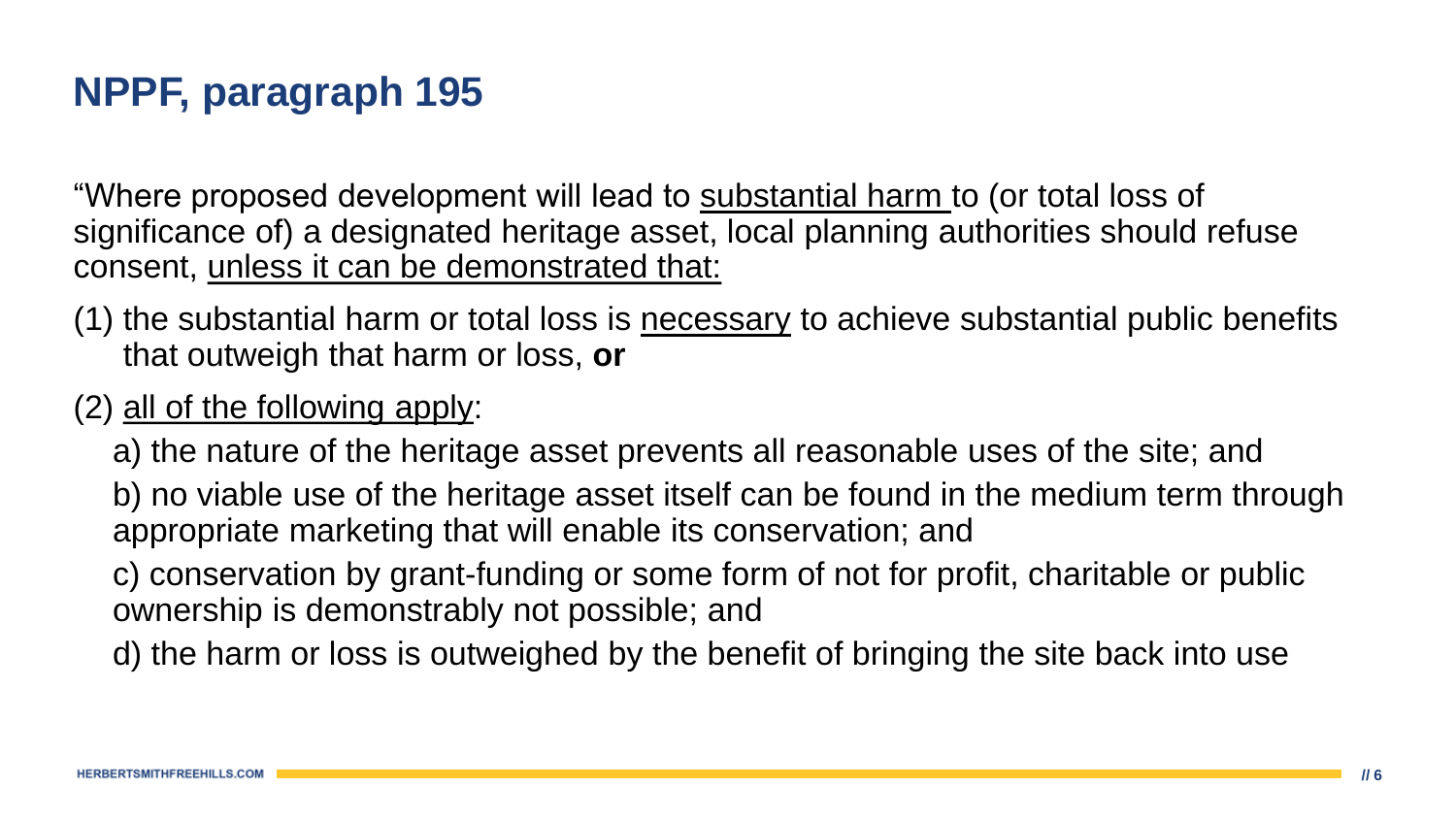"Where a development proposal will lead to less than substantial harm to the significance of a designated heritage asset, this harm should be weighed against the public benefits of the proposal including, where appropriate, securing its optimum viable use."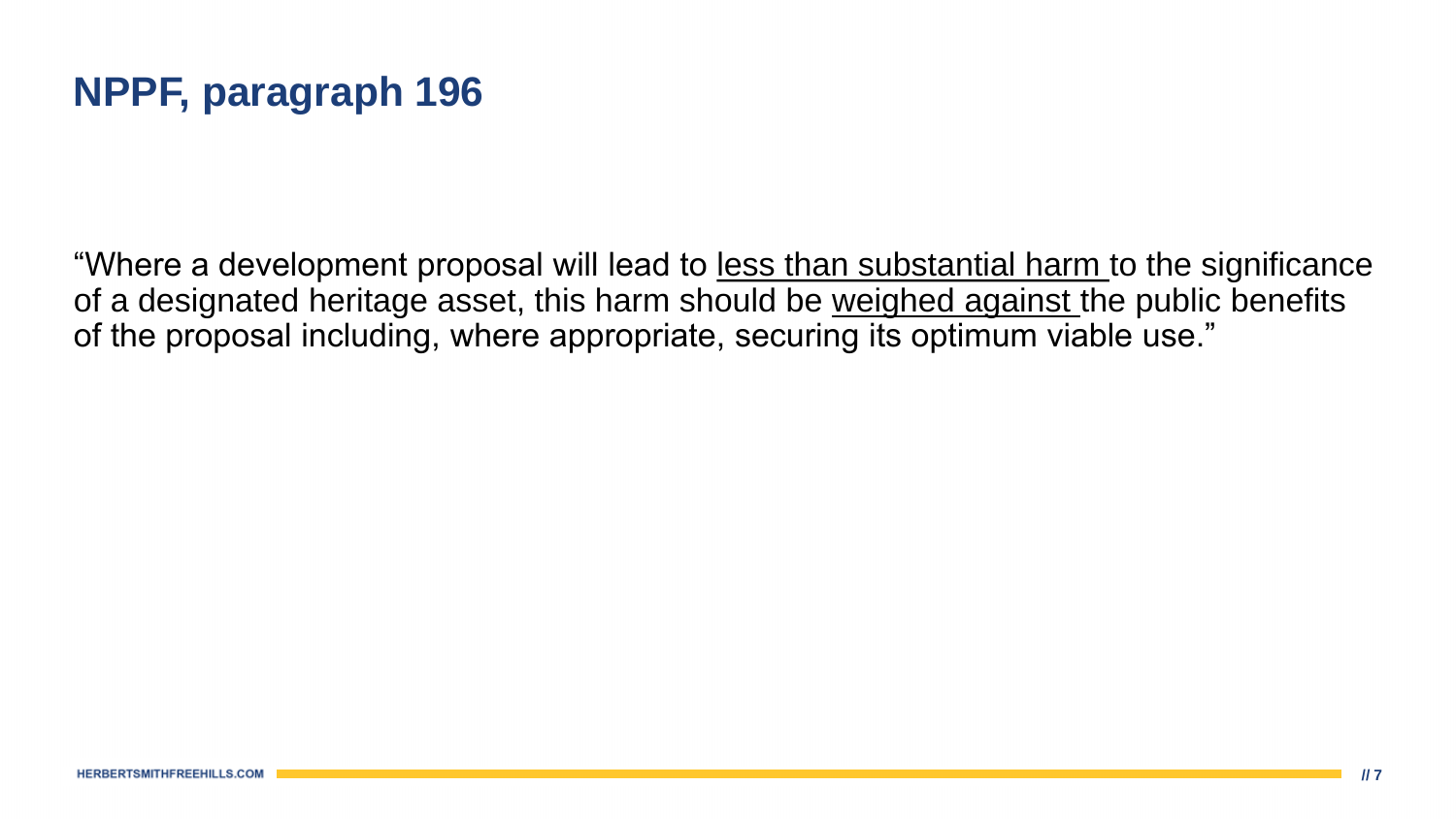#### **Case law principles**

- **Barnwell Manor (2014)** a finding of harm to the setting of a listed building is a consideration to which the decision-maker must give "considerable importance and weight"
- *South Lakeland District Council (1992)*  the "general duty" in section 66(1) "applies with particular force if harm would be caused to the setting of a Grade I listed building, a designated heritage asset of the highest significance".
- *Jones v Mordue (1995)*  Paragraph 134 of the NPPF appears as part of a fasciculus of paragraphs which lay down an approach which corresponds with the duty in section 66(1). Generally, a decision-maker who works through those paragraphs in accordance with their terms will have complied with the section 66(1) duty.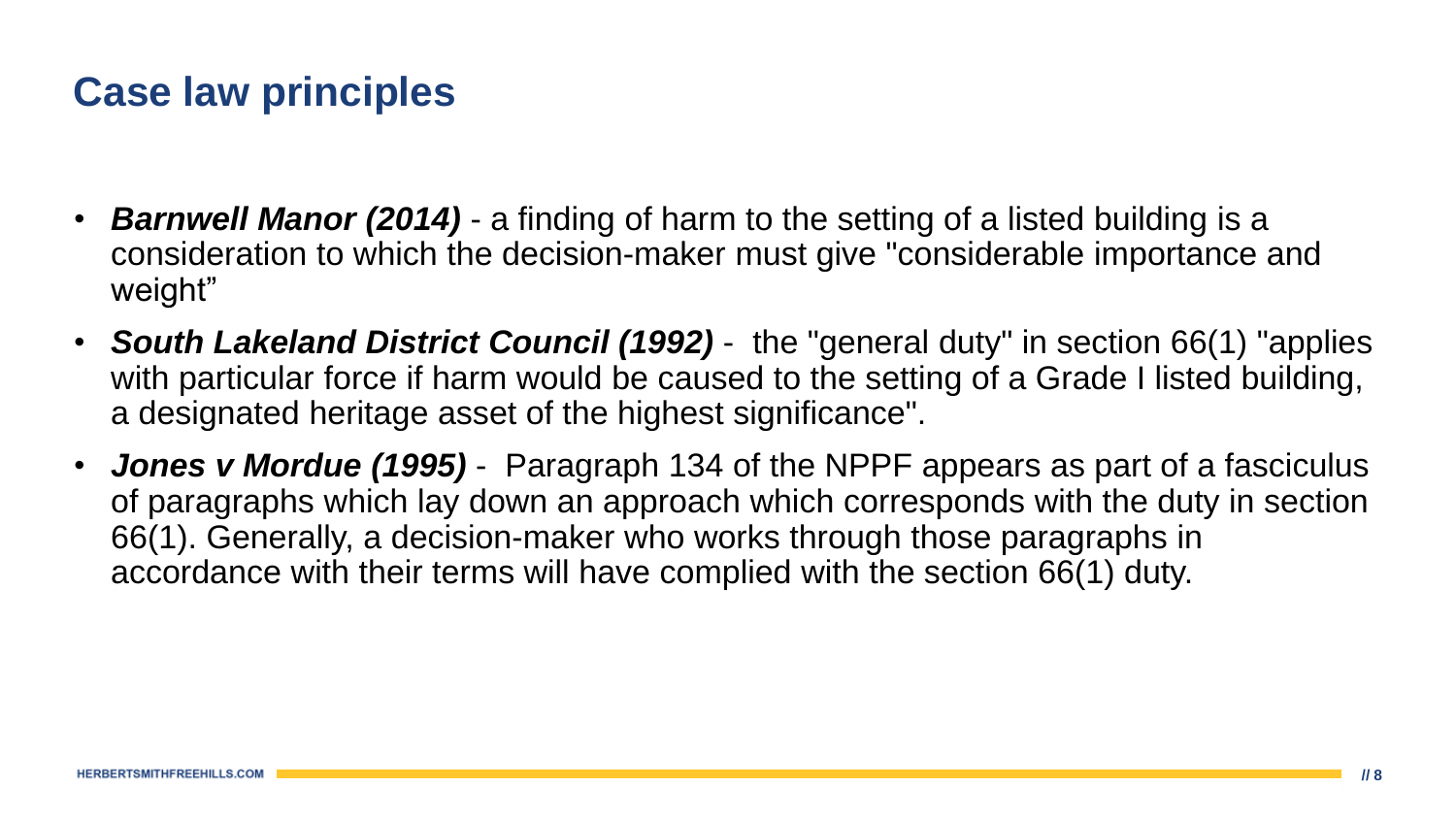#### **Rule of 6 (heritage principles)**

(1) Heritage assessment is a rigorous step by step process; this is not a standard "planning balance"

(2) Each asset is protected individually – it must be assessed individually as well (though in practice considerations will overlap)

(3) Forming a view on significance is an essential threshold step to any robust heritage analysis

(4) A finding of harm needs to be made in relation to each asset; the magnitude of the harm should be clearly expressed

(5) If harm found, work through paragraph 195/196 as appropriate

(you're allowed to balance in 196)

(6) Sit back and relax (see Jones v Mordue)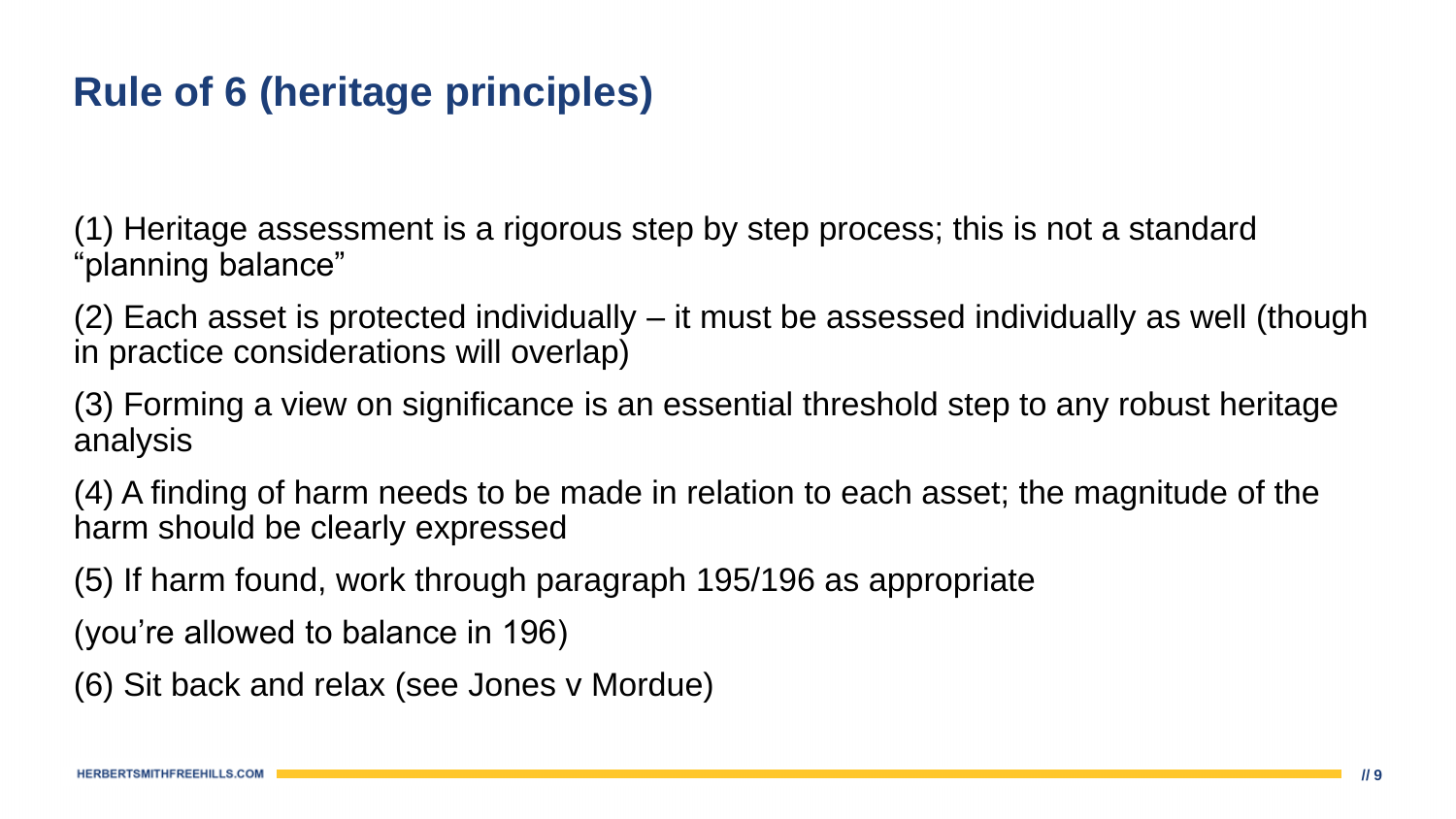

*"I would accept … that where proposed development would affect a listed building or its setting in different ways, some positive and some negative, the decision maker may*  legitimately conclude that although each of the effects has an impact, taken together *there is no overall adverse effect on the listed building or its setting. That is what the officers concluded in this case. …* ." (Palmer, Lewison LJ)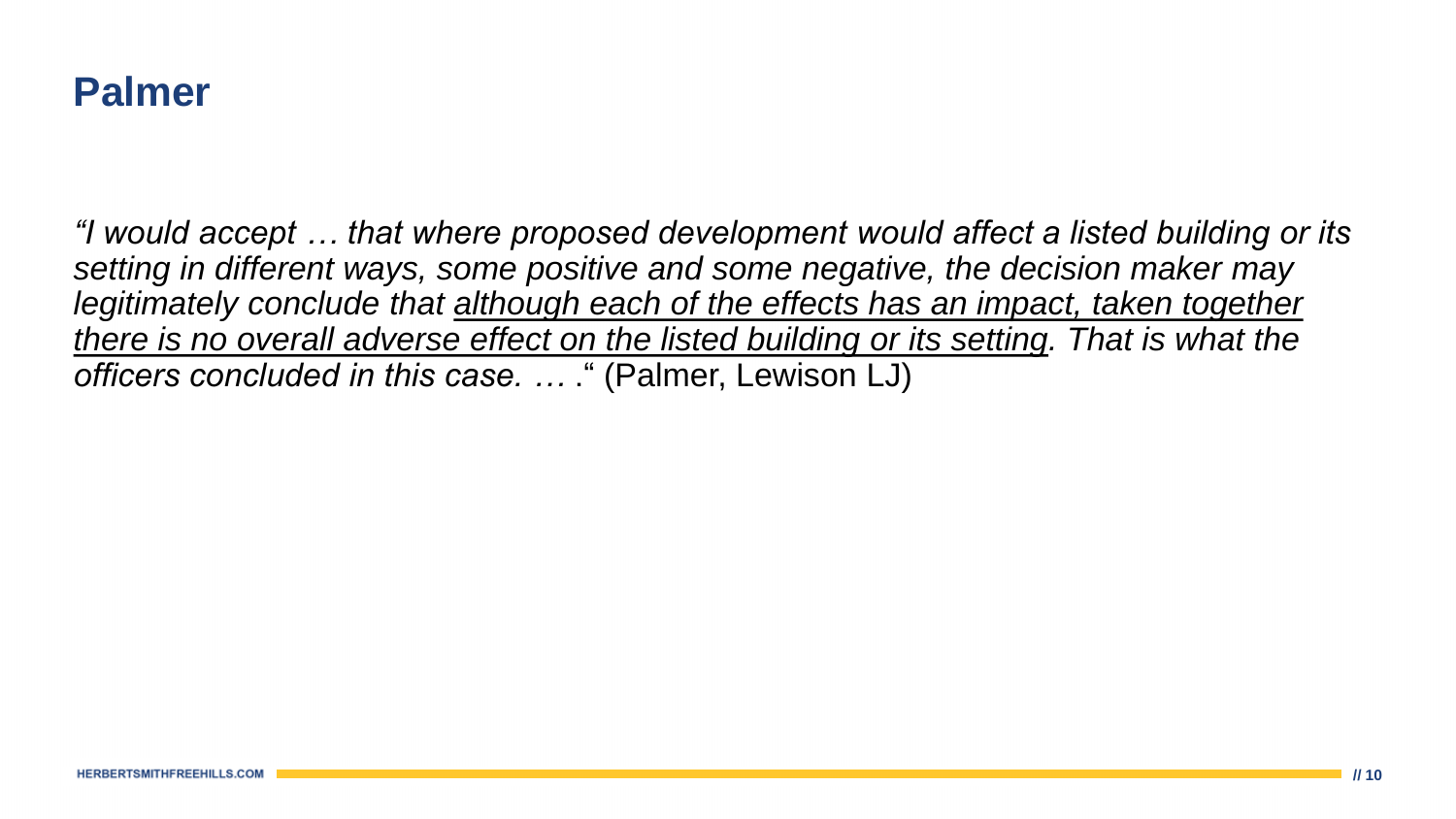#### **The Inspector in** *Bramshill* **on Palmer**

*"In my assessment the judgement does not necessarily bring me to a conclusion that an*  internal heritage balance should be carried out in the manner that the appellant *advocates. The case clearly involved a wholly different context and set of circumstances*  and the conclusions relating to harm were based on avoidance through mitigation *measures rather than any assessment of whether the benefits of the development outweighed any harm. However, the judgement clearly does reinforce that a balancing exercise needs to be carried out but it does not direct the decision maker to only one method by which that should be done*..." (Inspector in Bramshill, para 125 of decision letter)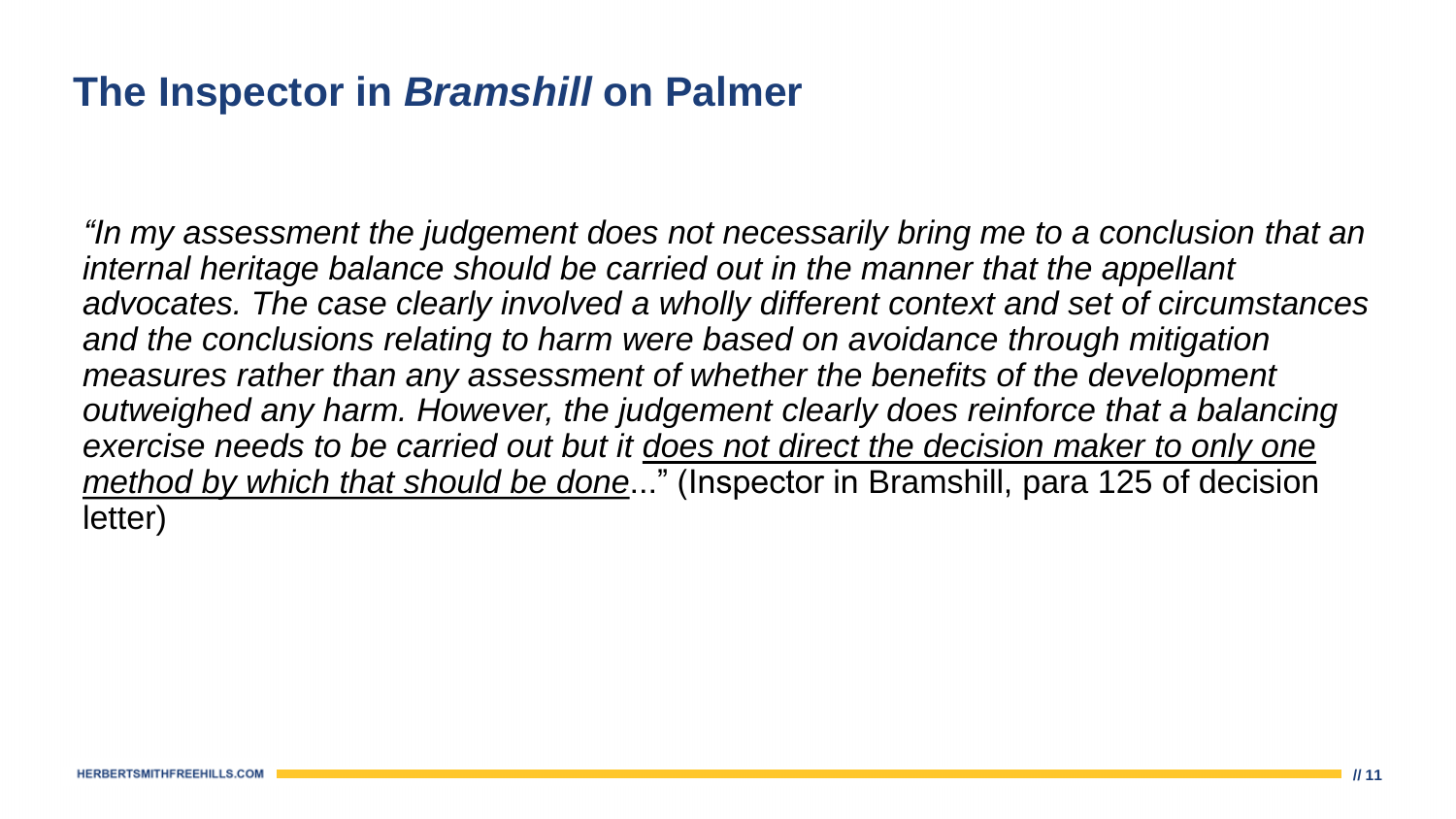#### **The Inspector in** *Bramshill* **on Palmer**

*"The cases before me are complex with multiple works involved. Some of the benefits to the assets are not proposed with the individual developments themselves but are put*  forward as a part of other developments subject to separate decisions. In this context, I *have adopted a straightforward application of paragraphs 190 and 193-196 of the [NPPF]."* (Inspector in Bramshill, paragraph 127 of decision letter)